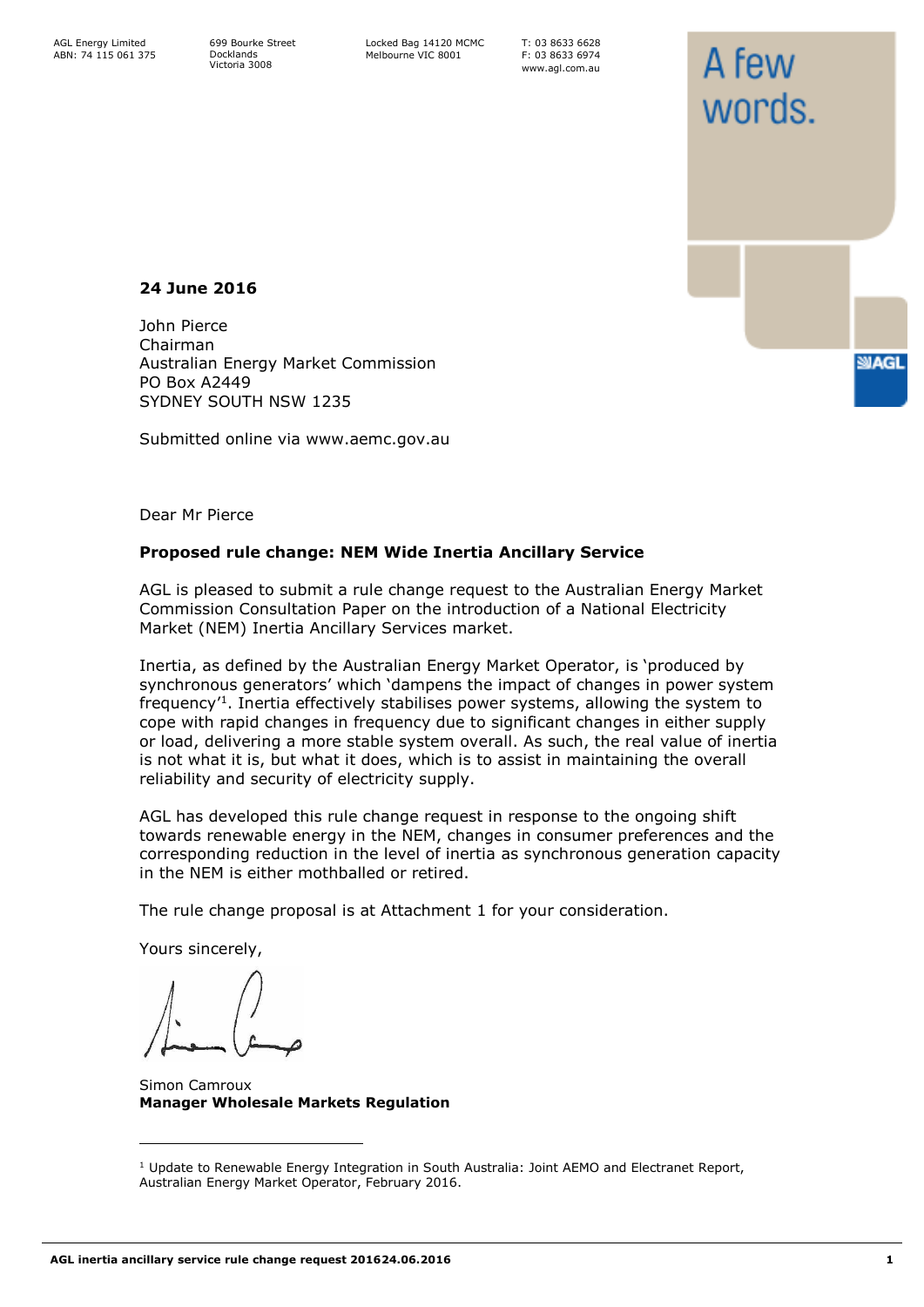

# **Attachment 1: National Electricity Market Inertia Ancillary Service**

### **Background**

There presently exists three competing priorities in the supply of electricity in the NEM:

- 1. **Reliability and security** of electricity supply;
- 2. **Electricity prices** being kept as low as possible; and
- 3. Delivering on the **transformation** of the sector, through a lowering of emissions intensity as well as supporting the rise of the 'prosumer' (the producer-consumer). This includes the strategic withdrawal of incumbent, higher emissions, generation capacity to address capacity oversupply and allow for the entry of lower emissions capacity.

Increasingly the focus is on transformation and the NEM is definitively a market in transition. Historically a market with decentralised large scale generation assets, the NEM is now experiencing the withdrawal of such assets, the influx of large scale renewables (solar and wind) and significant investment in residential solar photovoltaics. Further, battery storage at scale is set to disrupt the status quo.

The NEM was framed on the basis of thermal capacity investments and in most cases, assumes that demand is relatively inelastic and that dispatchable thermal generation is able to meet demand. The optimal generation mixture therefore becomes the balance between the load duration curve and price duration curves. The shift to renewable energy is showing the limitations of the NEM's thermal centric design. In that both the load duration and price duration curves are shifting, diminishing the economic viability of incumbent large scale synchronous generation capacity.

Demand for energy services such as Frequency Control Ancillary Services (FCAS), reactive power and inertia can be expected to increase in the face of the changing generation mix – as the traditional suppliers of these services exit the market and generation shifts away from operator controlled power plants towards 'nature' controlled<sup>2</sup> . Additionally, AGL notes that wind and large scale solar generation cannot typically be used for Automatic Generation Control (AGC).

Given the potential detrimental impacts that could arise from maintaining the status quo, AGL considers that additional, complementary, measures are now required to ensure that the current NEM energy only market design delivers ongoing security and reliability of electricity supply as the sectoral transformation continues.

<sup>&</sup>lt;sup>2</sup> Produced by synchronous generators, inertia dampens the impact of changes in power system frequency, resulting in a more stable system. Power systems with low inertia experience faster changes in system frequency following a disturbance, such as the trip of a generator. Electrical inertia is measured in MW seconds (MWs). Source: Update to Renewable Energy Integration in South Australia: Joint AEMO and Electranet Report, Australian Energy Market Operator, February 2016.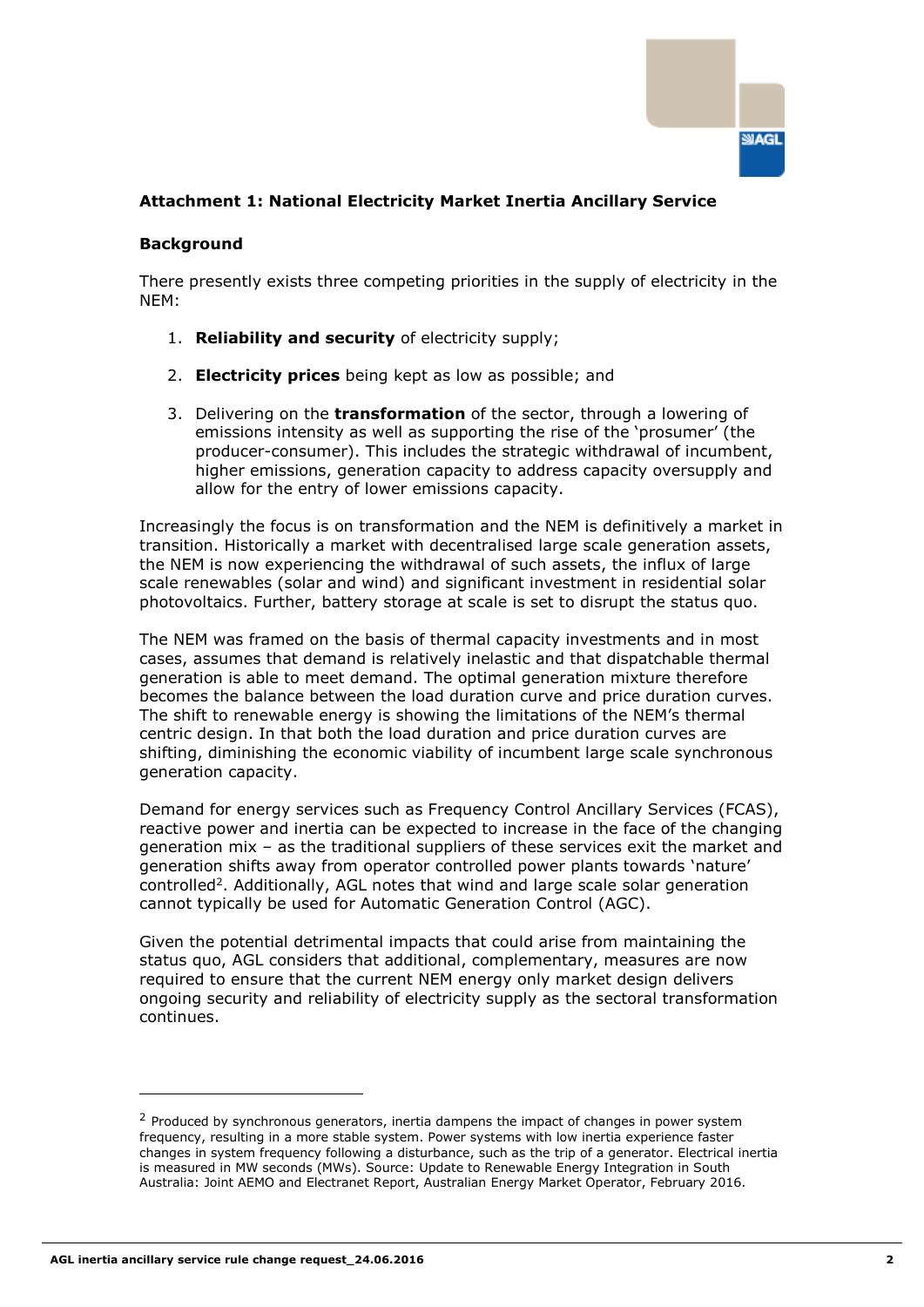

Explained in another way, AGL considers that under current market and policy settings, the three competing priorities of the energy sector are not being effectively pursued in a coordinated or integrated way. AGL considers that in order for the three competing priorities to be optimally achieved they must be cooptimised.

Potentially, and this is the rationale behind AGL's rule change proposal, new markets need to be introduced in the NEM to effectively manage the transformation of the sector. The objective of such markets is to ensure that users appropriately value services that have previously been in surplus or provided for free (i.e. inertia) or have not previously been a priority (i.e. emissions reductions).

AGL therefore proposes the introduction of an inertia ancillary services market as one measure to better balance the pursuit of the identified competing priorities. The remaining priorities are beyond the scope of this rule change proposal.

AGL envisages that the inertia services procured would sure up system security and reliability and would apply only when the supply of inertia drops below a set threshold, which would be determined by the Australian Energy Market Operator (AEMO). For example, South Australia in particular is moving away from thermal fuel sources of generation capacity and has experienced a significant increase in the proportion of its energy being supplied by renewable, intermittent, generation sources.

AGL considers that contracting inertia services in such an environment would significantly help to address concerns with regards to security and reliability of electricity supply as the sectoral transformation continues.

### **Statement of Issues**

Inertia, as defined by the AEMO, is 'produced by synchronous generators' which 'dampens the impact of changes in power system frequency'<sup>3</sup> . Inertia effectively stabilises power systems, allowing the system to cope with rapid changes in frequency due to significant changes in either supply or load, delivering a more stable system overall. As such, the real value of inertia is not what it is, but what it does, which is to assist in maintaining the overall reliability and security of electricity supply.

The in situ technology mixture dictates the level of grid inertia that can be supplied for a given quantity of grid generation. Historically, inertia services have been provided by market participants for free. Given the changing mix of generation capacity in the NEM has led to the supply of inertia decreasing, its scarcity now requires a policy response. Specifically, it is important that inertia, as an increasingly scarce service, is appropriately valued in the market.

Fundamentally, AGL considers that the introduction of an inertia ancillary services market is an appropriate response to the declining supply of inertia.

<sup>&</sup>lt;sup>3</sup> Update to Renewable Energy Integration in South Australia: Joint AEMO and Electranet Report, Australian Energy Market Operator, February 2016.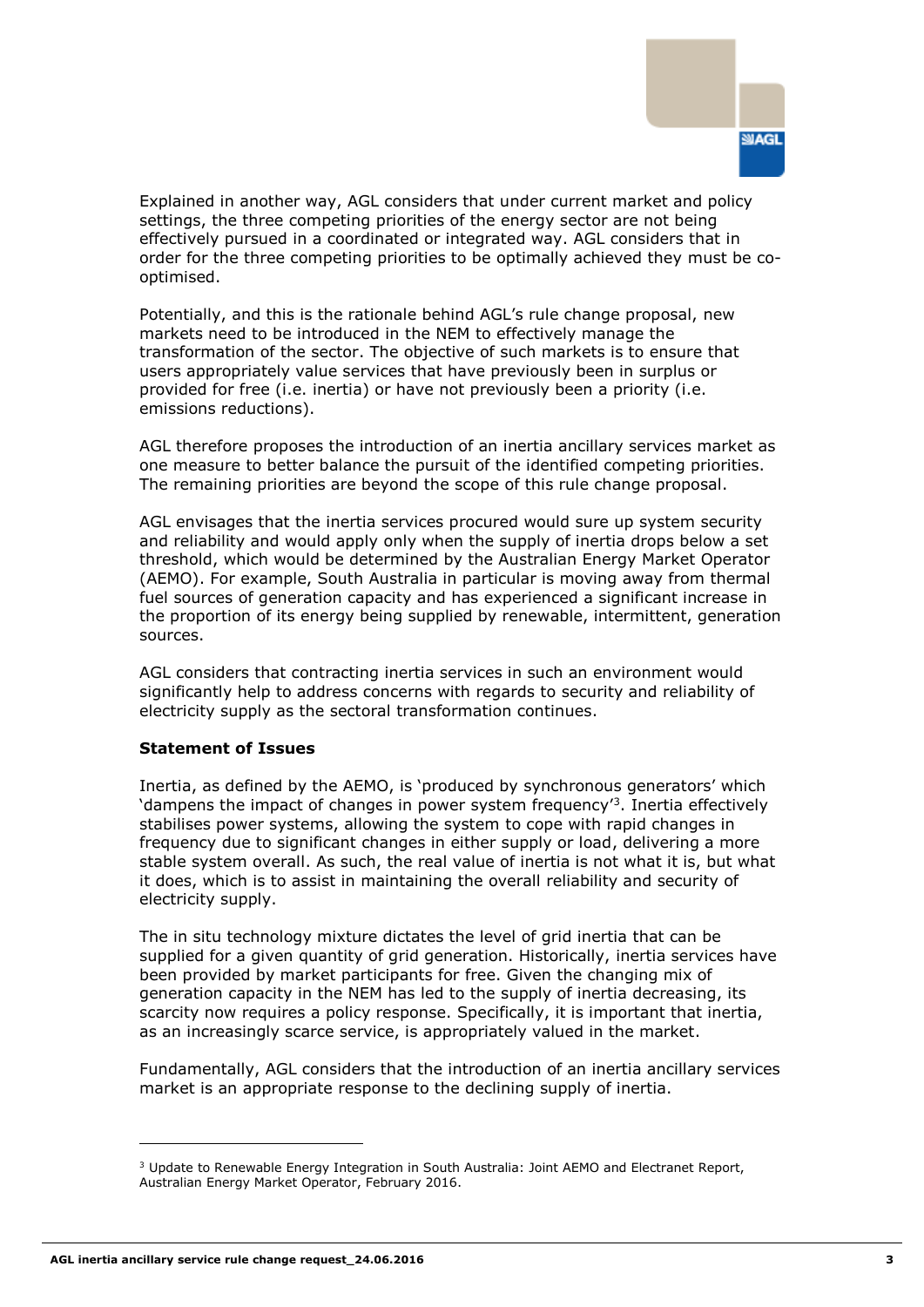

It is arguable that current market issues associated with sectoral transformation may be transitory. In particular, the anticipated rise of the 'prosumer' may mitigate issues associated with reliability and security, as a result of the capability for consumers to manage their own electricity supply needs through generation and storage. However, there is significant uncertainty around when the actual evolution of the 'prosumer' and widespread adoption of battery technology will occur. As such, it is important to take proactive steps now to move away from the NEM's thermal centric market design and amend market settings to mitigate the potential adverse impacts of sectoral transformation.

### **Description of the proposed Rule**

AGL proposes the introduction, as soon as possible, of a NEM-wide Inertia Ancillary Services market.

AGL proposes that the inertia services would be procured on a competitive basis by AEMO, similar to System Restart Ancillary Service (SRAS). Specifically, AEMO would:

- administer the market and determine the quantity of capacity to be contracted;
- determine the time frame for the capacity to be procured (currently a three year time frame for SRAS);
- be the responsible entity to conduct the tender/auction process;
- set any relevant terms and conditions and or any other relevant requirements associated with procurement; and
- complete any other relevant functions as necessary to ensure that the service contracted is reliable, contracted efficiently and competitively.

AGL notes that in framing this new ancillary services market it may also be necessary to allow for the islanding of regions in the NEM - in order to account for this possibility in the contracting of the service. Specifically, AGL would consider it appropriate that the level of inertia be calculated in, for example, South Australia based on both lines of the Heywood Interconnector being out of service (currently not considered a credible contingency). Otherwise, the risk exists that in the event of interconnector failure, sufficient inertia services are not present within the region to meet system needs; ultimately negatively impacting system security and reliability.

AGL is proposing a regionalised cost recovery based on a 50/50 split between customers and incumbent generators.

### **The proposed Rule contributes to the National Electricity Objective**

The National Electricity Objective (NEO) is to promote efficient investment in, and efficient operation and use of, electricity services for the long term interests of consumers of electricity with respect to:

- a) price, quality, safety, reliability and security of supply of electricity; and
- b) the reliability, safety and security of the national electricity system.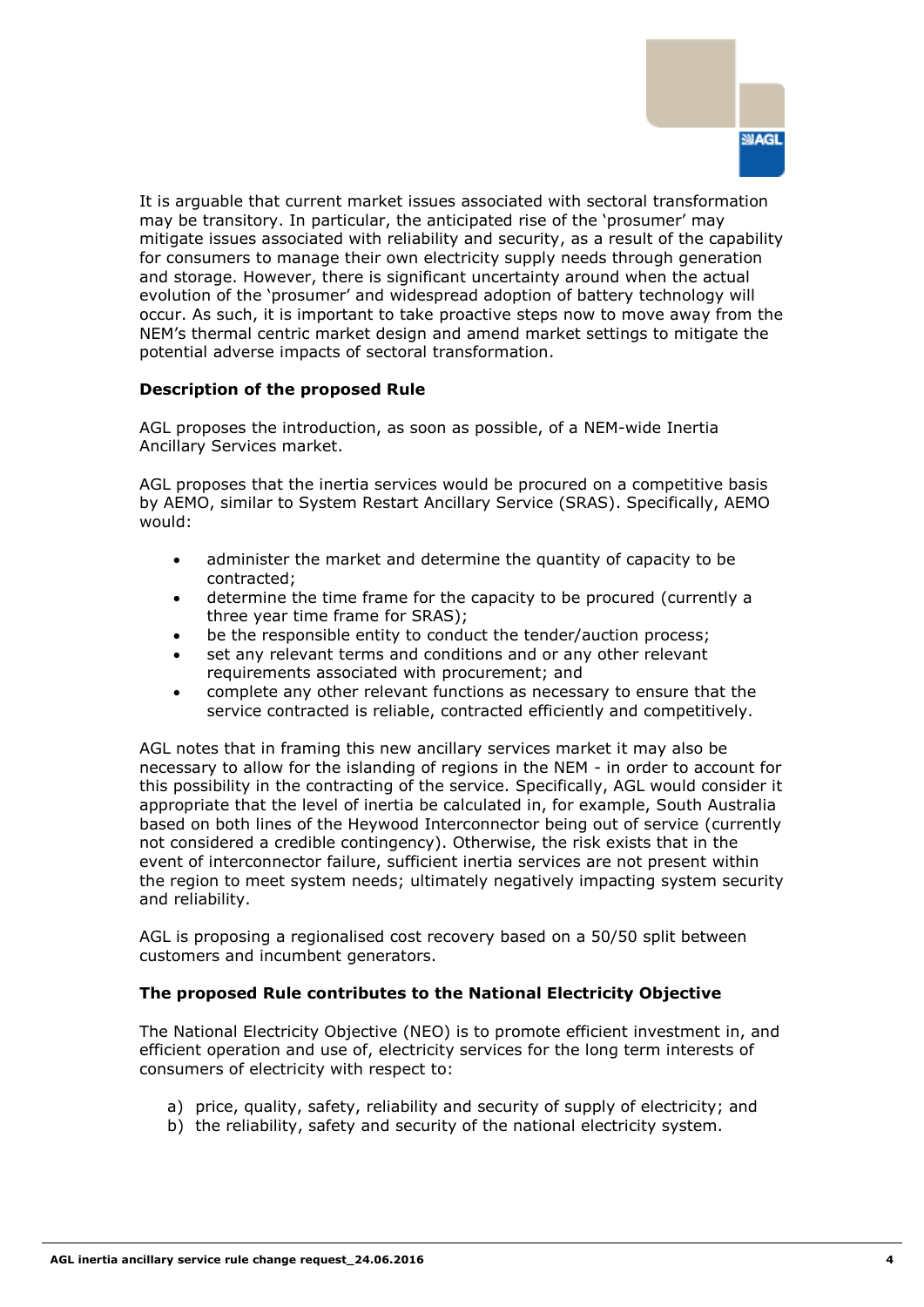

The proposed Rule contributes to the NEO by supporting the reliability and security of the supply of electricity in the NEM, in light of sectoral transformation towards renewable energy and increasing numbers of 'prosumers'.

Considering the increasing scarcity of inertia ancillary services, designing a market for these services would increase allocative efficiency and encourage the efficient take up of such services.

#### **Expected benefits and costs of the proposed rule**

AGL contends that if implemented, the inertia ancillary services market will lead to greater system security and therefore, reliability as the market transformation continues. There are clearly significant benefits to the market, notably end use customers, of delivering this outcome.

Recent issues in South Australia, in October-November 2015, have brought security and supply reliability to the fore – when supply was threatened as a result of the Heywood interconnector dual line outage and over 135,000 customers lost supply of electricity. AEMO took steps to manage potential system issues during the Heywood outage by enabling regulation FCAS. Issues associated with that action are still being resovled.

AGL envisages this proposed rule could form part of a package of solutions to mitigate potential supply security and reliability issues - alongside existing mechanisms such as FCAS and SRAS. In fact, AGL considers that the proposed rule goes towards future proofing the energy market for the inevitable withdrawal of high emissions generation and the shift towards smaller, non dispatchable generation.

There is little tolerance in the NEM of threats to the supply of electricity, and correspondingly, system reliability and security is highly valued. The key beneficiaries therefore of the proposed rule change are energy consumers, benefiting from improved system reliability, and providers of inertia services, benefiting from having the service they provide appropriately valued in the NEM.

The proposed rule will impose additional costs on the market as a result of the need to contract capacity on an ongoing basis to maintain system reliability – with some of this cost flowing to energy consumers (AGL's proposal is for incumbent generators and consumers to share the costs of this measure based on a 50/50 split). However, given the increasing scarcity of inertia and the value placed on system reliability, AGL considers it is not unreasonable for such costs to be imposed.